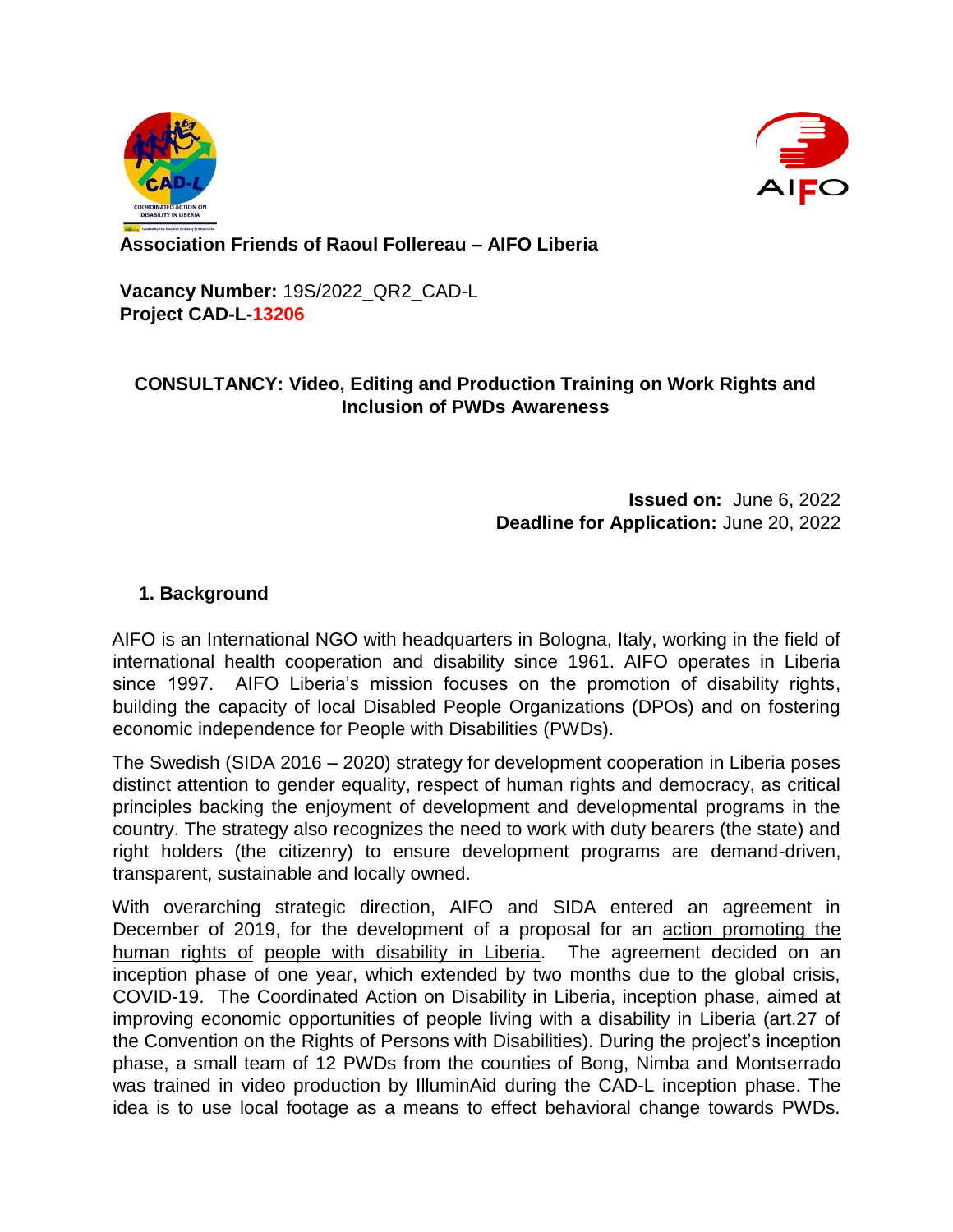They were equipped with 4 video kits composed of 1 mobile projector (including a tripod, a speaker and all the other equipment necessary to easily show a video in rural communities), 1 video camera, (with a tripod, lapel microphone, and SD cards for storage) and 1 charger (including solar panels and cables that allow the camera, projector, and speakers to be recharged via sunlight, motor scooter, or automobile). 2 portable laptops were made available for editing. These items were also distributed to the PWDs organized across 4 teams. So far, few behavioral change videos have been produced and, in the CAD-L full phase program (September 1 2021-31, August 2025), AIFO intends to make good and effective use of this material, and will aim to extend the skills provided to the target population of Lofa and Bomi counties.

In order for Duty bearers (DB) and Civil Society Organizations (CSO) to take concrete steps in advancing Art. 27 (Work and Employment) of the CRPD and alter attitudes of the general public, CAD-L intends focusing on increasing awareness on PWDs' work and employment rights. Video is an excellent tool for behavior change, knowledge transfer and advocacy and will be a key audio-visual tool belt in the education of the general public, as well as national and local decision makers and agents of change, regarding the right of PWDs to work, employment and entrepreneurship.

One of the major activities of the project under Intermediate Outcome 1, is Output 1.2: DPOs (with a specific focus on OWWDs) effectively run video campaigns/awareness on PWDs employment and work rights at county and national level, with a specific focus on COVID19 during the emergency phase.

## **2. General Goal:**

The overall goal of Output 1.2 is to induce behavioral change, transfer knowledge, serve a means of advocacy and be a key audio-visual tool belt in the education of the general public, as well as national and local decision makers and agents of change, regarding the right of PWDs to work, employment and entrepreneurship.

## **3. Objective(s) of the Action:**

- Selected participants from DPOs and OWWDs to acquire skills in video editing, production and marketing;
- Induce behavioural change concerning PWDs, by Showing awareness videos to low-resource communities to buttress traditional methods of dissemination, such as pamphlets and flip-charts,
- Address the needs of the hearing impaired in the dissemination of important awareness and advocacy messages on the rights PWDs
- Serve as trigger for PWDs to become entrepreneurs by providing entertainment content as well as educational opportunities to the local population -- and making a profit in the meantime.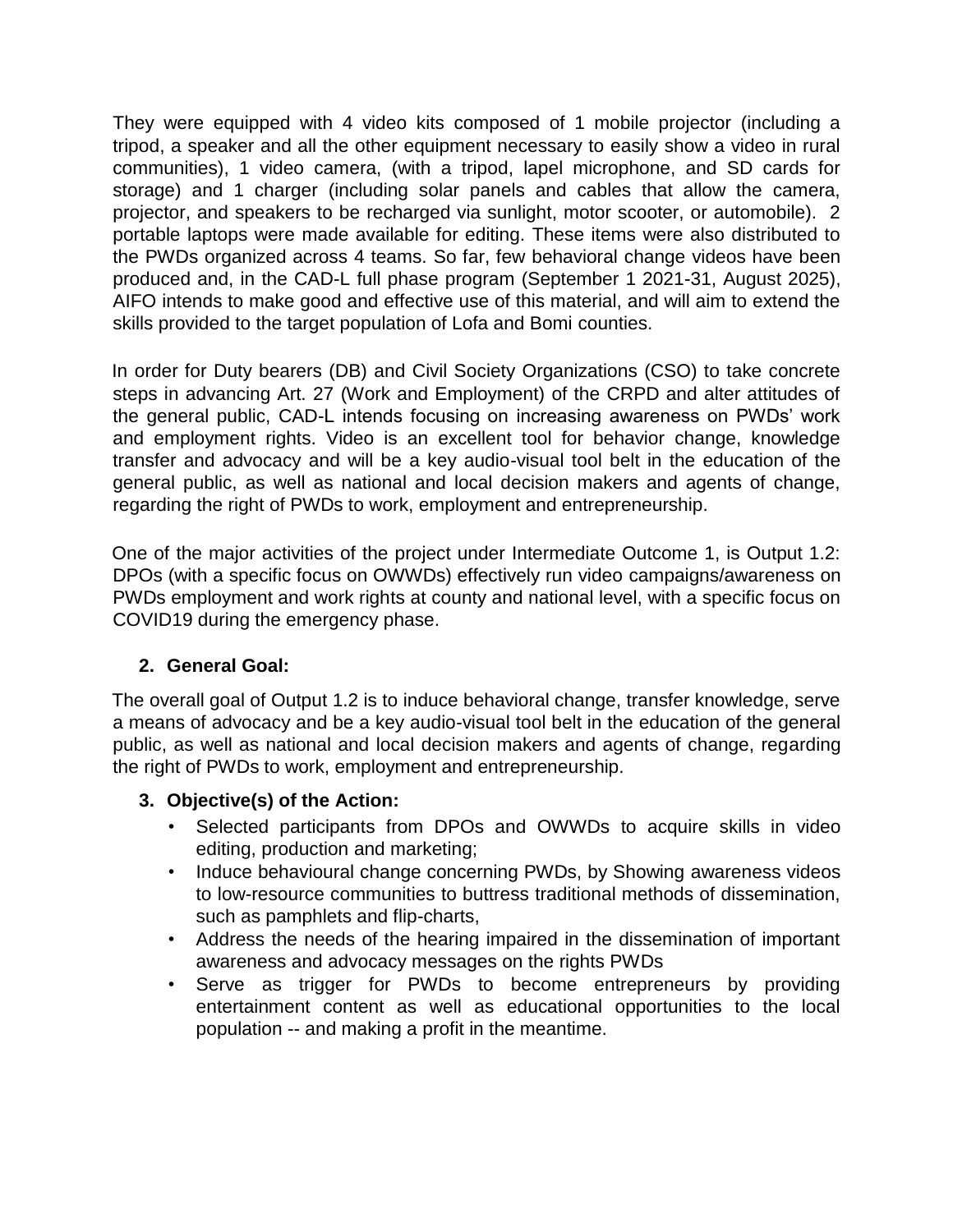### **4. Scope of the Work:**

- 1. Carry out a 4 day video editing and production training in the counties, targeting 18 PWDs. The video training will be organized by AIFO in collaboration with a Liberian owned video editing and production company or a professional video and producer.
- 2. purchase of 2 additional video equipment kits containing 1 mobile projector (including a tripod, a speaker and all the other equipment necessary to easily show a video in rural communities), 1 video camera, (with a tripod, lapel microphone, and SD cards for storage) and 1 charger (including solar panels and cables that allow the camera, projector, and speakers to be recharged via sunlight, motor scooter, or automobile). for PWDs in the counties of Lofa and Bomi.
- 3. regularly support, through coaching, mentoring of video makers across project counties
- 4. stimulate 18 PWDs organized in teams, in producing short videos for approval by the CAD-L MMC (at least 15 approved videos<sup>2</sup>per year) to ensure the following:
	- a. To ensure the proper use of video equipment as a mean to deliver advocacy and awareness messages
	- b. Develop DPOs business opportunities in the use of video equipment
- 5. Provide information on software provision for the video production

## **5. Scope of videos will include:**

- Narration of situation faced by persons with disabilities in Liberia.
- Challenges faced by persons with disabilities while accessing relevant services / spaces / information and particularly during the COVID-19 pandemic.
- Barriers faced by persons with disabilities when accessing employment, selfemployment and entrepreneurship opportunities
- What helps the best in ensuring inclusion?
- Videos should elaborate more on behavioral change

# **6. Location:**

The consultant is expected to provide the residential training for beneficiaries from Bong, Nimba, Lofa, Bomi and Montserrado Counties. A centralized training location will be identified for the training organized by the local consultant in collaboration with AIFO-Liberia Field Staff.

# **7. Final Deliverables:**

The final deliverables and quality of the assignment will be as follows:

 $\overline{a}$  $2$  Of which at least 5 will include sign language and all will have subtitles.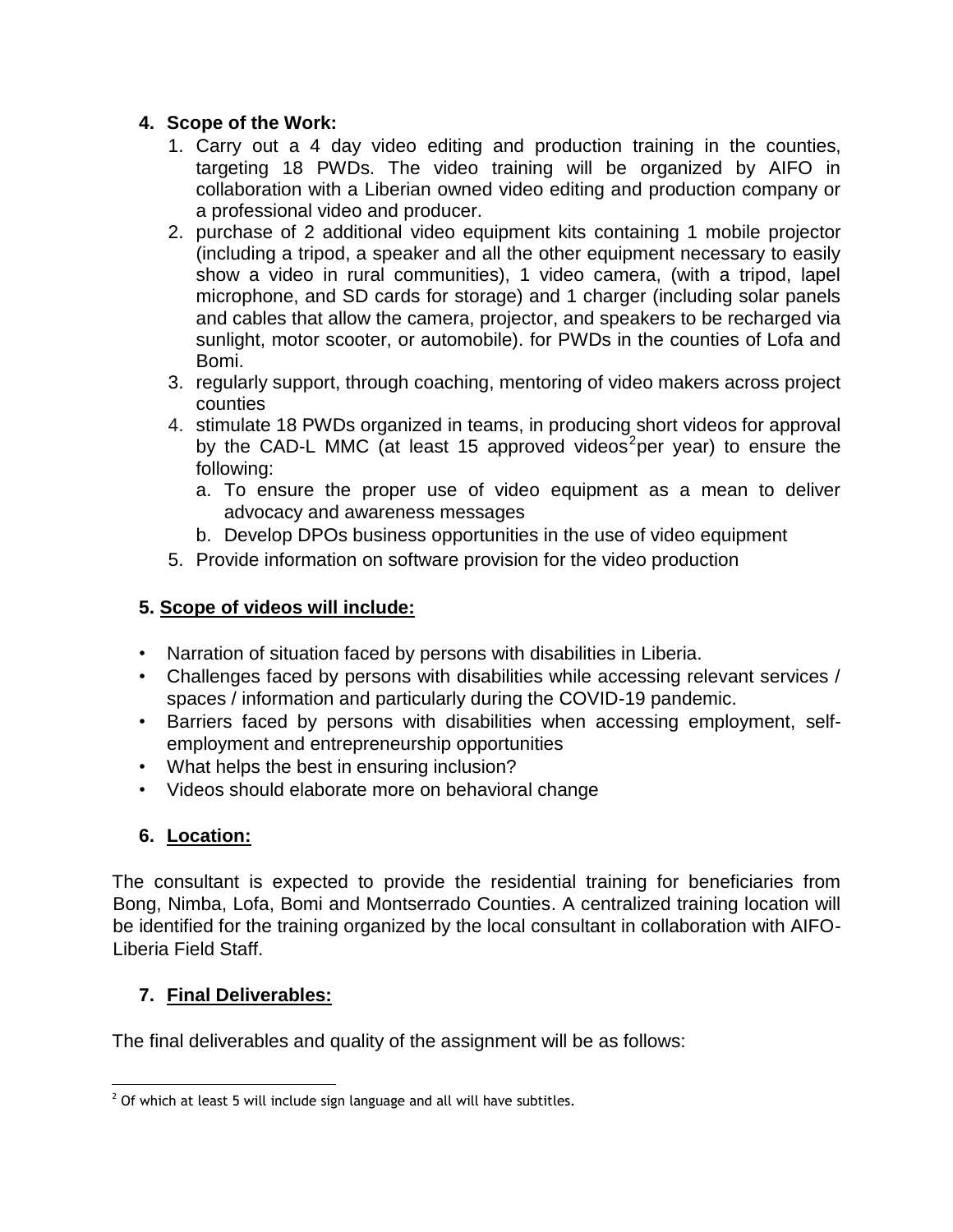- 1. 2 short stories(max 5 mins) and 1 video documentary( max 10mins) using latest information technology, in English, that are compatible in every format of visual display in high screen and in social media
- 2. Residential training in **Video Editing, Production and Awareness Raising on Work Rights and Inclusion of PWDs** provided to 18 PWDs video makers
- 3. Purchase of 2 additional video equipment kits for PWDs video makers for the counties of Lofa and Bomi.

## **8. Quality of the Production:**

- a. Script:
- The display of characters should include disabled, women, children and youth and sensitive approaches in dealing with them; written permission should be granted by characters for the use of materials after the production
- It should also consider the varieties of audiences such as person with disabilities for example, Videos should include subtitles- At least one video should also include sign language
- b. Story Board:
- $\Box$  After finalization of mini stories for the videos, the team will develop story board, (illustration guide). This will give us an idea on how the story will look when it is completed
- c. Production:
- Background: every setting of the video should represent some sort of examples of the barriers, difficulties faced by PWD or a better option of solutions that could promote inclusion
- Lighting, color and mood captured will represent the high-tech quality of videos
- Marketing and communications- making the videos in digital media friendly-Facebook, Twitter, Instagram, official websites formats
- d. Post- Production:
- Allow Color correction: this is the final process which helps to adjust the color and brightness.
- Music and sound effects- we need the final product in high resolution (Usagesocial & digital media, email format, HD and movie theatres for promotion)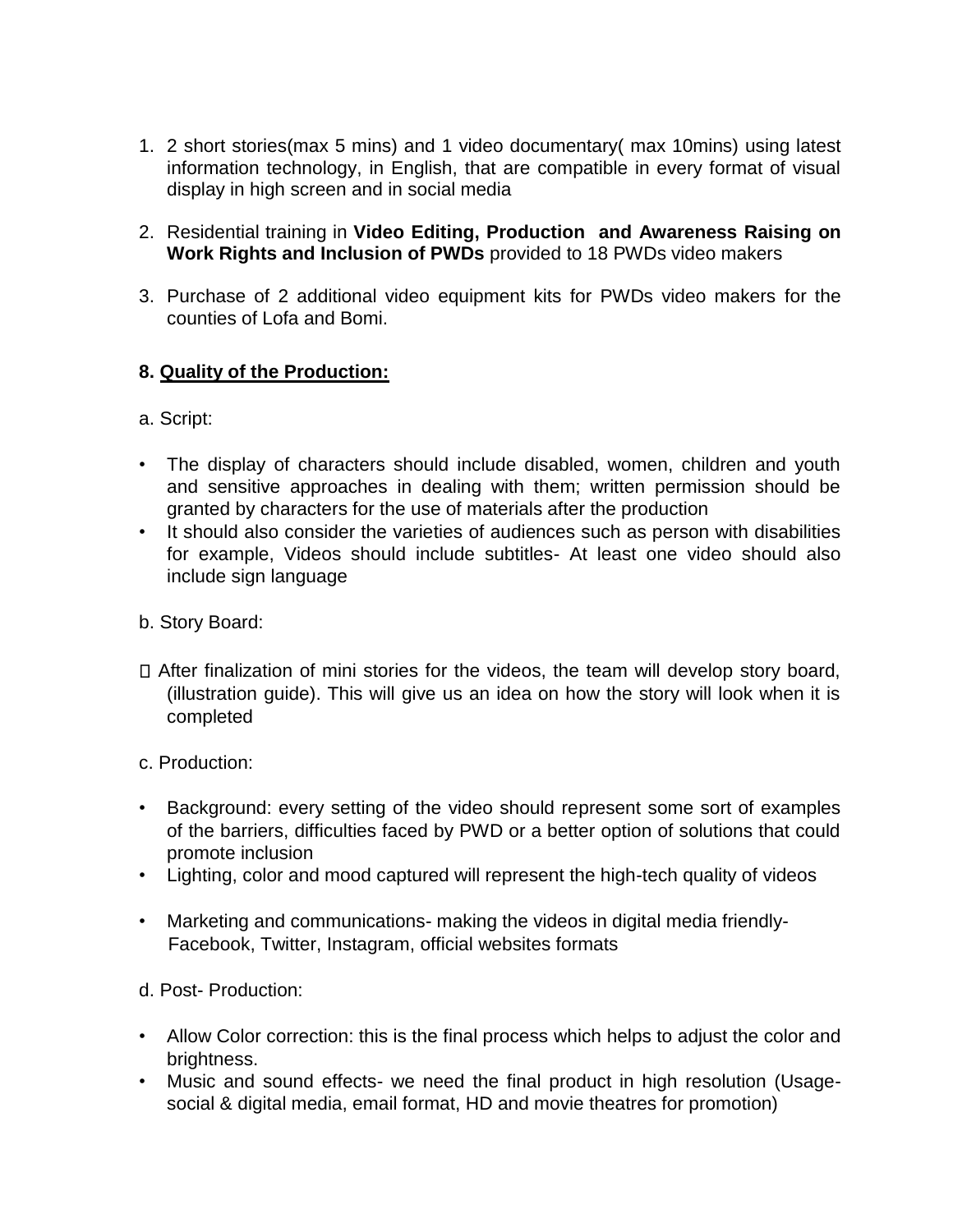e. Editing and Final Output:

- The background music be used should preferably match the local Liberian context
- The sound that represents any music with the local song produced by PWDs is preferred
- Titles and credits: titles should be suggested by the beneficiaries, AIFO or partners and credit given to the donor, AIFO, Partners characters and credits given accordingly
- Also need to include the logo CAD-L and Sida

f. Sign Language:

- Videos should include subtitles
- At least one video should also include sign language

## 9. **Final Report**:

For the different phases, it is expected that during this phase reviews, comments and inputs from AIFO, Partners and consultants will be incorporated and finalized.

## 10. **Reports & Material**

The consultant will submit the following reports:

- an inception report in all formats as word, excel, PPT,. (10-15 pages without annexes),
- a detailed workplan specifying the entire schedule of activities.
- An illustration guide produced and submitted
- Final videos produced
- a final draft consultancy report (about 25-30 pages without annexes), including a draft executive summary and the results-assessment form **(part of the reporting requirement)**

All reports must be written in English.

An outline of the report's structure needs to be agreed upon during the inception phase of the activity. The executive summary should summarize key findings and recommendations (two to three pages) and needs to be submitted as part of the final draft report.

# **11. Interested individuals/institutions/firms should possess:**